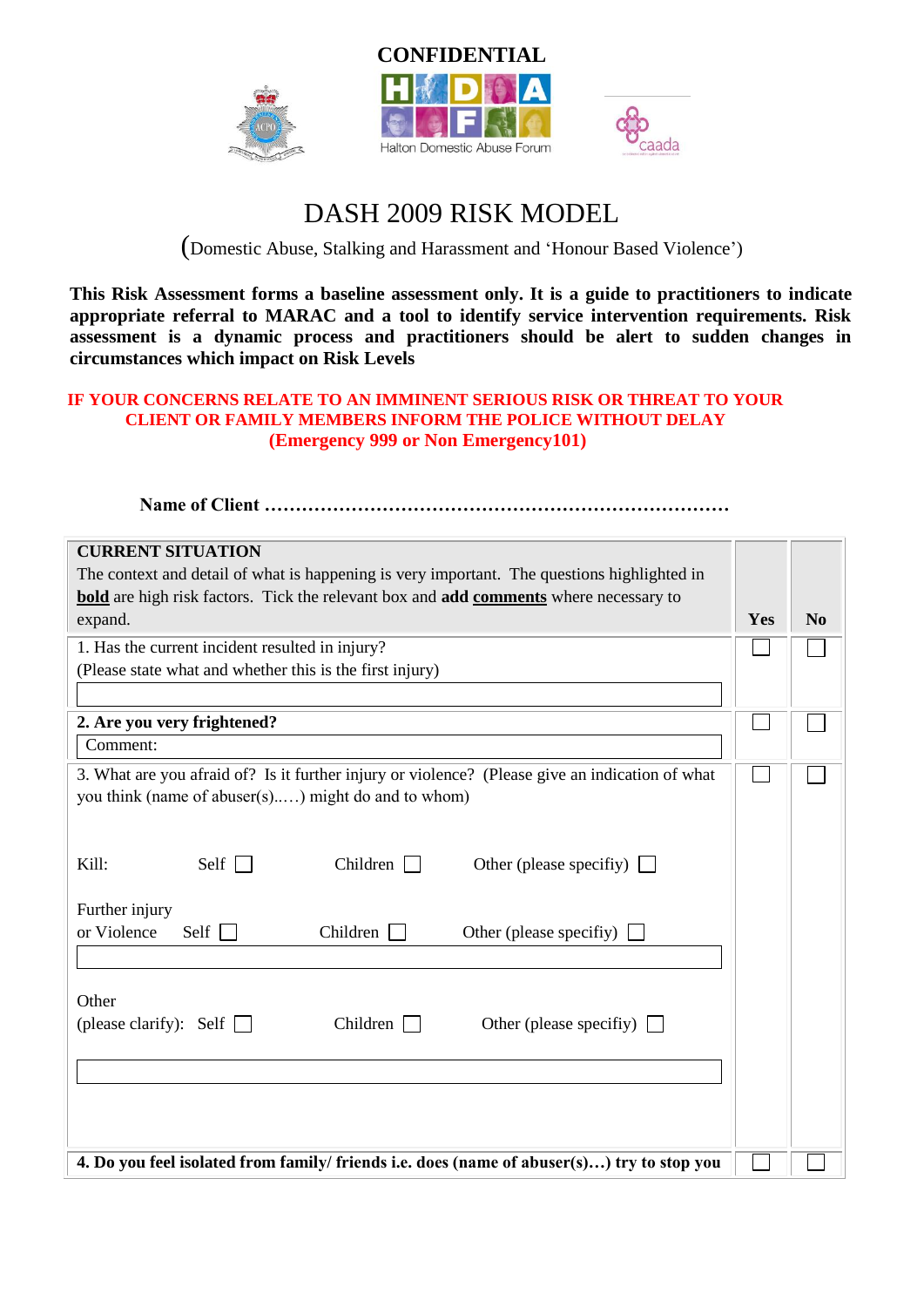| from seeing friends/family/Dr or others?                                                                                                                                                                                                                                                                                                                      |     |                |  |
|---------------------------------------------------------------------------------------------------------------------------------------------------------------------------------------------------------------------------------------------------------------------------------------------------------------------------------------------------------------|-----|----------------|--|
| 5. Are you feeling depressed or having suicidal thoughts?                                                                                                                                                                                                                                                                                                     |     |                |  |
| 6. Have you separated or tried to separate from (name of abuser(s)) within the past<br>year?                                                                                                                                                                                                                                                                  |     |                |  |
| 7. Is there conflict over child contact? (Please state what)                                                                                                                                                                                                                                                                                                  |     |                |  |
| 8. Does () constantly text, call, contact, follow, stalk or harass you? (Please expand to<br>identify what and whether you believe that this is done deliberately to intimidate you?<br>Consider: Harassment History. Criminal Damage. Following the victim/loitering/turning up<br>unannounced. Aggression, Violence, Harassment or use of any third party). |     |                |  |
| <b>CHILDREN/DEPENDENTS</b> (If no children/dependents, please go to next section)                                                                                                                                                                                                                                                                             | Yes | N <sub>0</sub> |  |
| 9. Are you pregnant or have you recently had a baby (within 18 months)?                                                                                                                                                                                                                                                                                       |     |                |  |
| 10. Are there any children, step-children that aren't $()$ in the household? Or are there other<br>dependents in the household (i.e.older relative)?                                                                                                                                                                                                          |     |                |  |
| 11. Has () ever hurt the children/dependents?                                                                                                                                                                                                                                                                                                                 |     |                |  |
| 12. Has () ever threatened to hurt or kill the children/dependents?                                                                                                                                                                                                                                                                                           |     |                |  |
| DOMESTIC VIOLENCE HISTORY                                                                                                                                                                                                                                                                                                                                     | Yes | N <sub>0</sub> |  |
| 13. Is the abuse happening more often?                                                                                                                                                                                                                                                                                                                        |     |                |  |
| 14. Is the abuse getting worse?                                                                                                                                                                                                                                                                                                                               |     |                |  |
| 15. Does () try to control everything you do and/or are they excessively jealous? (In<br>terms of relationships, who you see, being 'policed at home', telling you what to wear for<br>example. Consider honour based violence and stalking and specify the behaviour)                                                                                        |     |                |  |
| 16. Has () ever used weapons or objects to hurt you?                                                                                                                                                                                                                                                                                                          |     |                |  |
| 17. Has () ever threatened to kill you or someone else and you believed them?                                                                                                                                                                                                                                                                                 |     |                |  |
| 18. Has () ever attempted to strangle/choke/suffocate/drown you?                                                                                                                                                                                                                                                                                              |     |                |  |
| 19. Does () do or say things of a sexual nature that makes you feel bad or that<br>physically hurt you or someone else? (Please specify who and what)                                                                                                                                                                                                         |     |                |  |
| 20. Is there any other person that has threatened you or that you are afraid of? (If yes,<br>consider extended family if honour based violence. Please specify who)                                                                                                                                                                                           |     |                |  |
| 21. Do you know if () has hurt anyone else? (Children/siblings/elderly relative/stranger.                                                                                                                                                                                                                                                                     |     |                |  |
| For example. Consider HBV. Please specify who and what)<br>$Children$ $\Box$<br>Another family member $\Box$<br>Someone from previous relationship<br>Other (please specify)                                                                                                                                                                                  |     |                |  |
| 22. Has () ever mistreated an animal or the family pet?                                                                                                                                                                                                                                                                                                       |     |                |  |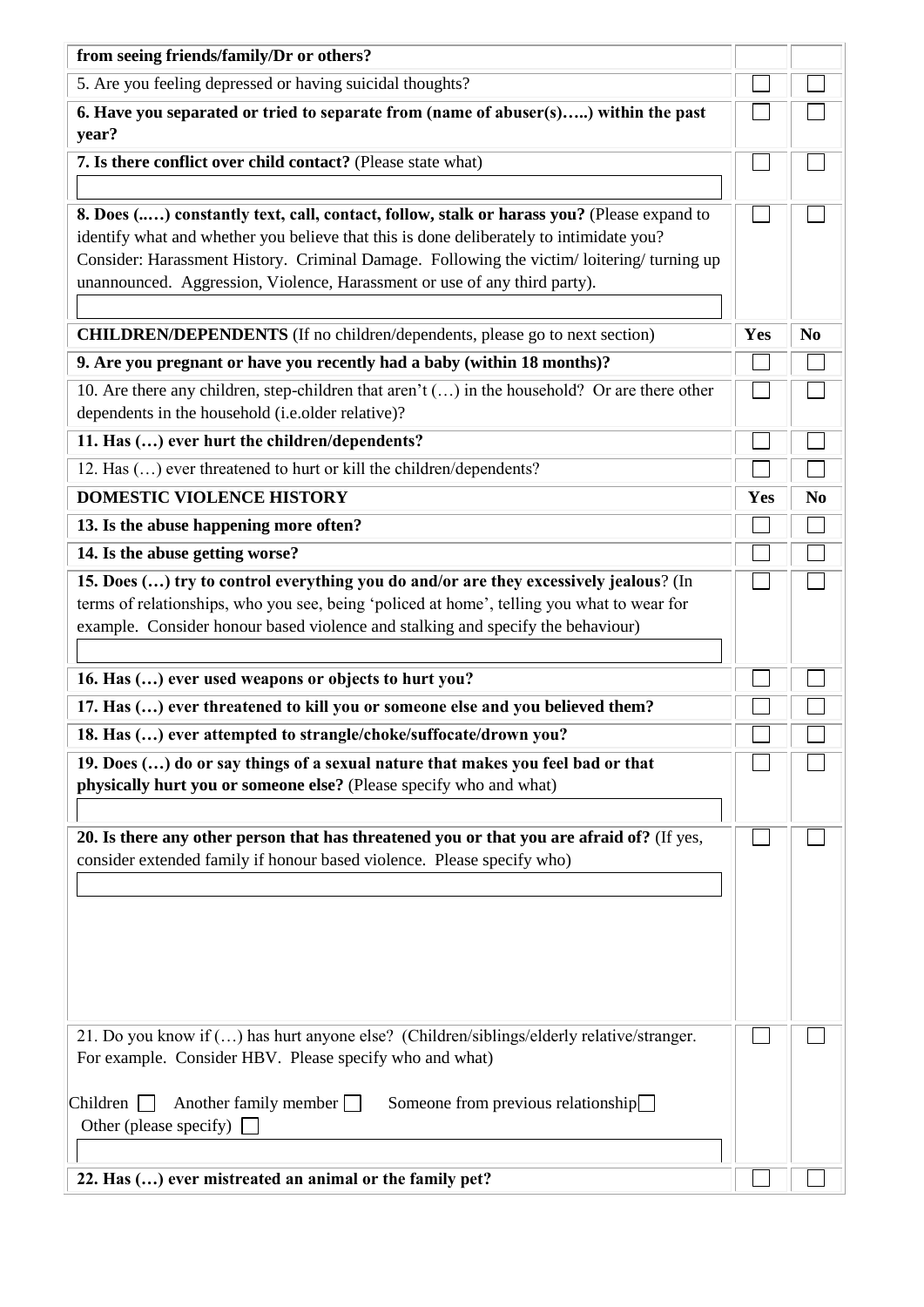| <b>ABUSER(S)</b>                                                                                                                                                                                                                                                                                                    | Yes | N <sub>0</sub> |
|---------------------------------------------------------------------------------------------------------------------------------------------------------------------------------------------------------------------------------------------------------------------------------------------------------------------|-----|----------------|
| 23. Are there any financial issues? For example, are you dependent on () for money/have<br>they recently lost their job/other financial issues?                                                                                                                                                                     |     |                |
| 24. Has () had problems in the past year with drugs (prescription or other), alcohol or                                                                                                                                                                                                                             |     |                |
| mental health leading to problems in leading a normal life? (Please specify what)                                                                                                                                                                                                                                   |     |                |
| Alcohol<br>Mental Health $\Box$<br>Drugs                                                                                                                                                                                                                                                                            |     |                |
| 25. Has () ever threatened or attempted suicide?                                                                                                                                                                                                                                                                    |     |                |
| 26. Has () ever breached bail/an injunction and/or any agreement for when they can see you<br>and/or the children? (Please specify)                                                                                                                                                                                 |     |                |
| <b>Bail conditions</b><br>Non Molestation/ Occupation Order                                                                                                                                                                                                                                                         |     |                |
| Child contact Arrangements<br>Forced Marriage Protection Order<br>Other                                                                                                                                                                                                                                             |     |                |
| 27. Do you know if () has ever been in trouble with the police or has a criminal history? (If<br>yes, please specify)                                                                                                                                                                                               |     |                |
| Sexual Violence<br>Other violence<br>DV<br>Other                                                                                                                                                                                                                                                                    |     |                |
| Other relevant information (from victim) which may alter risk levels. Describe: (consider for example<br>victim's vulnerability - disability, mental health, alcohol/substance misuse and/or the abuser's<br>occupation/interests – does this give unique access to weapons i.e. ex-military, police, pest control) |     |                |
| Is there anything else you would like to add to this?                                                                                                                                                                                                                                                               |     |                |
|                                                                                                                                                                                                                                                                                                                     |     |                |